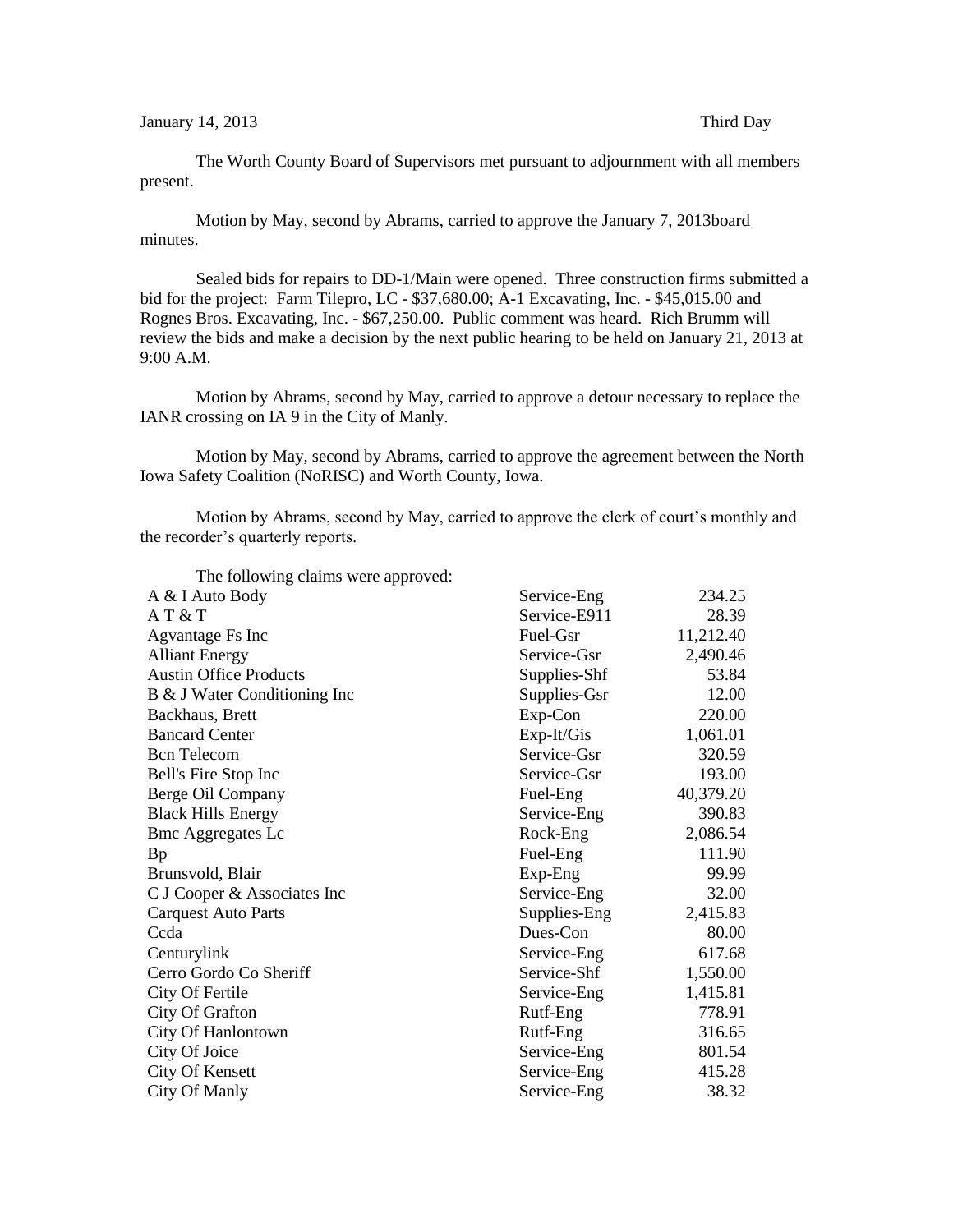City Of Northwood County Social Services Dell Marketing L P Edwards, Amy Elderbridge Agency Electronic Engineering Evans, Betty Fallgatter's Market Fertile Public Library Fillenwarth Beach Fleetpride Flores, Betty Galls, Llc Goodale, Dennis Govconnection Inc. Govtech Services, Inc. Grafton Public Library Graham Tire Greve Law Office Grp & Associates Inc Hackbart, Donna Hackbart, Philip E. Hagen, Leon Haugen, David Healthworks Heartland Power Coop Heartland Technology Helgeson, Amber Holden, Tim Hopperstad, Jay Huber Supply Co Huftalin, Raymond  $I35/105$  Welcome Center Inc. Ia Workforce Development Imwca Inventory Trading Company Ip Pathways Isac Edu Joe's Collision & Performance Joice Public Library Kalvig, Don Kensett Public Library Kinney Memorial Library Kruger, Thomas L R Falk Const Co Lanphere, Melinda Larsen Plumbing  $&$  Heating Inc Lawson, Maggie Lea Mobile Glass Inc Low, Richard R

| Service-Eng     | 165.17    |
|-----------------|-----------|
| Service-Mha     | 19,323.00 |
| Equip-Dap       | 2,584.00  |
| Service-Cr Svc  | 48.00     |
|                 |           |
| Appro-Org       | 2,495.08  |
| Service-Ema     | 20,106.60 |
| Service-San     | 600.00    |
| Supplies-Phd    | 1,033.90  |
| Appro-Org       | 7,400.00  |
| Edu-Aty         | 210.00    |
| Parts&Svc-Eng   | 208.51    |
| Service-Cr Svc  | 39.00     |
| Supplies-Shf    | 748.36    |
| Service-Cr Svc  | 48.00     |
| Supplies-Dap    | 567.61    |
| Service-Trs     | 390.00    |
| Appro-Org       | 7,400.00  |
| Supplies-Eng    | 644.44    |
| Exp-Aty         | 98.00     |
| Service-Phd     | 45.00     |
| Service-Cr Svc  | 37.20     |
| Mileage-Vaf     | 12.60     |
| Service-Cr Svc  | 57.00     |
| Mileage-Sup     | 65.92     |
| Service-Eng     | 21.00     |
| Service-Eng     | 2,959.34  |
| Supplies-Rec    | 127.00    |
| Service-Cr Svc  | 30.45     |
| Service-Cr Svc  | 41.25     |
| Service-Cr Svc  | 34.50     |
|                 | 105.00    |
| Supplies-Eng    |           |
| Exp-Ema         | 44.75     |
| H/M Tx-Ndp      | 11,277.47 |
| Unempl-Ins      | 1,221.81  |
| Wkcomp-Ins      | 7,885.00  |
| Supplies-Shf    | 445.00    |
| Service-It/Gis  | 16,670.00 |
| Edu-Sup         | 185.00    |
| Service-Shf     | 52.00     |
| Appro-Org       | 7,400.00  |
| Service-San     | 200.00    |
| Appro-Org       | 7,400.00  |
| Appro-Org       | 7,400.00  |
| Service-Eng     | 315.00    |
| Rock-Eng        | 582.75    |
| Service-Cr Svc  | 39.90     |
| Service-Gsr     | 1,447.48  |
| Service-Cr Svc  | 48.00     |
| Parts & Svc-Eng | 151.92    |
| Fuel-Asr        | 33.47     |
|                 |           |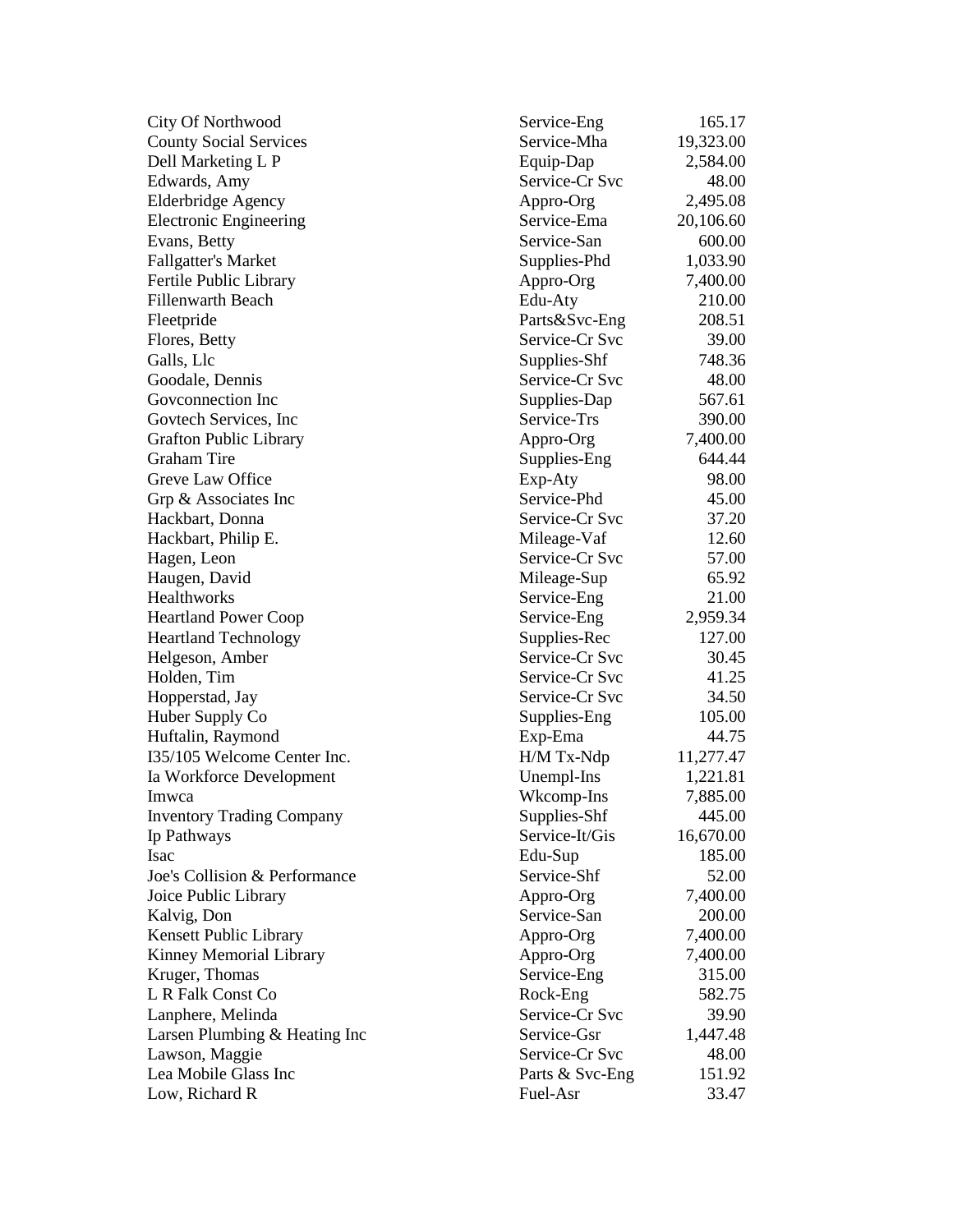| Mail Services Llc                      | Supplies-Trs   | 238.05   |
|----------------------------------------|----------------|----------|
| <b>Manly Junction Signal</b>           | Renewal-Shf    | 668.47   |
| Manly Public Library                   | Appro-Org      | 7,400.00 |
| Mariposa Publishing, Douglas P Walburg | Supplies-Aty   | 64.00    |
| Mark's Tractor                         | Parts-Eng      | 117.00   |
| Marsh, Darren                          | Rent-Ema       | 528.00   |
| Marshall & Swift Inc                   | Service-Gsr    | 333.44   |
| <b>Martin Marietta Materials</b>       | Rock-Eng       | 269.61   |
| May, Dennis                            | Mileage-Sup    | 76.22    |
| Meacham, Donna                         | Service-Cr Svc | 39.00    |
| Mediacom                               | Service-Phd    | 447.30   |
| Melby, Ruth                            | Mileage-Mha    | 93.22    |
| Mercy Medical Center-North Ia          | Service-Mex    | 1,468.02 |
| Mid-States Organized Crime Inf         | Fees-Shf       | 100.00   |
| Mireles, Jessie                        | Mileage-Mha    | 368.23   |
| Mireles, Sandra                        | Mileage-Mha    | 413.18   |
| Mitchell County Ema                    | Mileage-Ema    | 150.38   |
| No Ia Juvenile Detention               | Service-Juj    | 1,375.00 |
| North Country Equipment Llc            | Parts-Con      | 653.17   |
| North Iowa Media Group                 | Service-Shf    | 451.46   |
| Northwood Anchor                       | Service-Sup    | 746.67   |
| Northwood Fire Department              | Service-E911   | 2,000.00 |
| Northwood Lumber                       | Supplies-Con   | 138.45   |
| Northwood Public Library               | Appro-Org      | 7,400.00 |
| Northwood Sanitation Llc               | Service-Gsr    | 181.50   |
| Northwood True Value                   | Supplies-Tra   | 224.90   |
| Northwoods State Bank                  | Fees-Trs       | 245.10   |
| Oakland, Ricky                         | $Exp-Eng$      | 81.75    |
| <b>Olson Trading Post Inc</b>          | Credit-Eng     | 139.65   |
| Overhead Door Co Of Mason City         | Service-Eng    | 160.50   |
| Pathology Assoc Of Mason City          | Service-Mex    | 3,600.00 |
| Peopleservice, Inc.                    | Service-San    | 2,000.00 |
| Peterson Excavating & Drainage         | Service-Eng    | 2,538.00 |
| Petrzelka, Bob                         | Service-San    | 200.00   |
| <b>Pitney Bowes Global</b>             | Service-Dap    | 361.29   |
| Pollard                                | Service-Shf    | 40.00    |
| Popp, Dennis                           | Service-Eng    | 1,029.25 |
| Printing Services Inc                  | Supplies-Aud   | 89.76    |
| Pritchard's Of Northwood Inc           | Service-Shf    | 576.18   |
| <b>Quality Assured Services Inc.</b>   | Supplies-Phd   | 360.00   |
| <b>Ram Systems</b>                     | Service-Phd    | 630.00   |
| Reinhart Food Service Llc              | Supplies-Shf   | 150.39   |
| <b>Reserve Account</b>                 | Postage-Trs    | 3,000.00 |
| <b>Retired Senior Volunteer</b>        | Appro-Org      | 2,250.00 |
| Rognes Bros. Excavating                | Service-Eng    | 150.00   |
| Ron's Lp Gas                           | Fuel-Wwt       | 3,531.95 |
| Schmidt, Brett                         | Exp-Vaf        | 99.43    |
| Scott Van Keppel Llc                   | Parts-Eng      | 8,441.06 |
| St. Ansgar Plumbing & Heating          | Service-Con    | 299.89   |
| Terminal Supply Co.                    | Parts-Eng      | 171.76   |